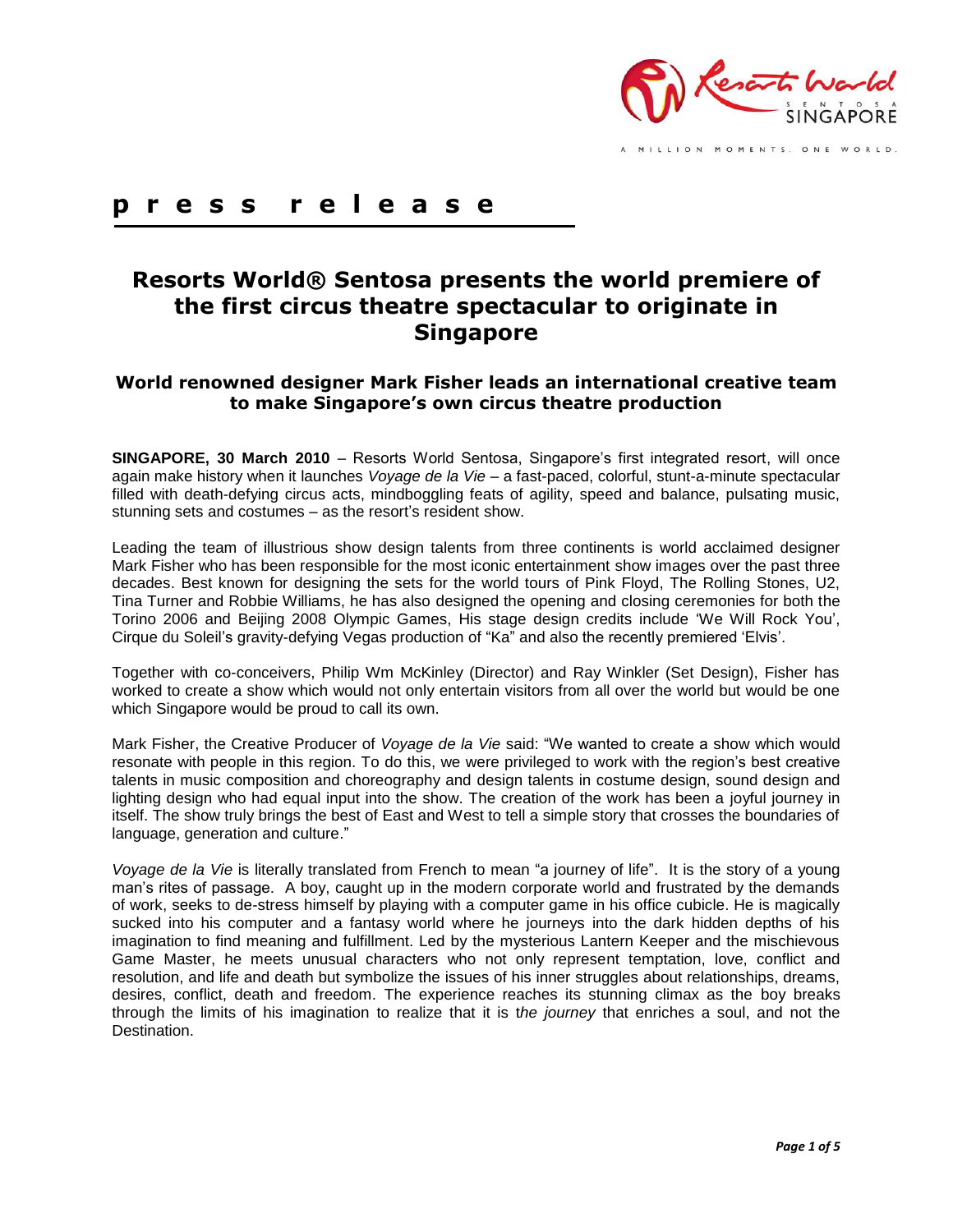Ms Andrea Teo, Vice President of Entertainment at RWS and Executive Producer, *Voyage de la Vie,*  said*:* "*Voyage de la Vie* is Singapore"s most ambitious theatre project to date. We have been working on the show for two years and we are proud to be creating a legacy which we hope will continue for generations to come. Producing an original production on this scale is unprecedented in this market. It"s something we are willing to do because we feel that this is the next step for Singapore's arts and entertainment industry. We have been privileged to host and receive many wonderful existing international productions and we have great infrastructure in Singapore to receive these travelling shows. This time however, we are creating a production that is original from scratch.

"Our local crew is involved in the day to day work in making this happen and the exposure and experience of working side by side with an international team of known and upcoming talents has benefitted all greatly. This is the home base from which we hope to create a successful show that will also tour later internationally".

Presented by Resorts World Sentosa, in collaboration with the Generating Company UK, the world premiere run of *Voyage de la Vie* will be staged indefinitely at Resorts World Sentosa from 17 June 2010 at its purpose-built 1,600-seat show room Festive Grand. It is supported by Official Card DBS Cards, Official Newspaper ST! Life, Official Makeup M.A.C, Official Freight Forwarder Agility Logistics and Official Sponsor Sennheiser (S) Pte Ltd.

Tickets for *Voyage de la Vie* will go on sale from 31 March 2010 at all Sistic outlets. A 15 per cent early bird discount will be exclusively extended to DBS / POSB credit & debit card members from 1 April onwards. Genting Rewards Card members will be entitled to a 10 per cent discount and RWS Club members are entitled to 5 per cent off. All Passion Card members are entitled to a 5 per cent discount. Students, Senior Citizens & Full Time NSF's - 10 per cent off Weekend family special for children below 12 will be 30 per cent off

For more information, and detailed performance schedules please visit [www.rwsentosa.com](http://www.rwsentosa.com/) or call 6577 8888 for enquiries.

- End -

### **About Resorts World Sentosa**

Resorts World Sentosa, one of the world"s most extensive and expensive integrated resorts at S\$6.59 billion, was built in a record time of under three years. Resorts World Sentosa has soft opened its four hotels on 20 January 2010, its shopping and dining strip, FestiveWalk on 30 January 2010, Singapore's first casino on 14 February 2010, together with the Resorts World Convention Centre, which includes its Compass Ballroom, 26 function rooms and 1,600-seat Festive Grand Theatre and Southeast Asia"s first and only Universal Studios Singapore on 18 March 2010. Supporting the attractions are a 3,500-lot carpark facility, restaurants, retail stores, entertainment and public attractions that include Emmy-award winner Jeremy Railton"s Lake of Dreams and Chamber of Treasures.

Resorts World Sentosa will open the world"s largest Marine Life Park, its Maritime Xperiential Museum, a destination spa and two remaining hotels with a total of 500 rooms in phase two development.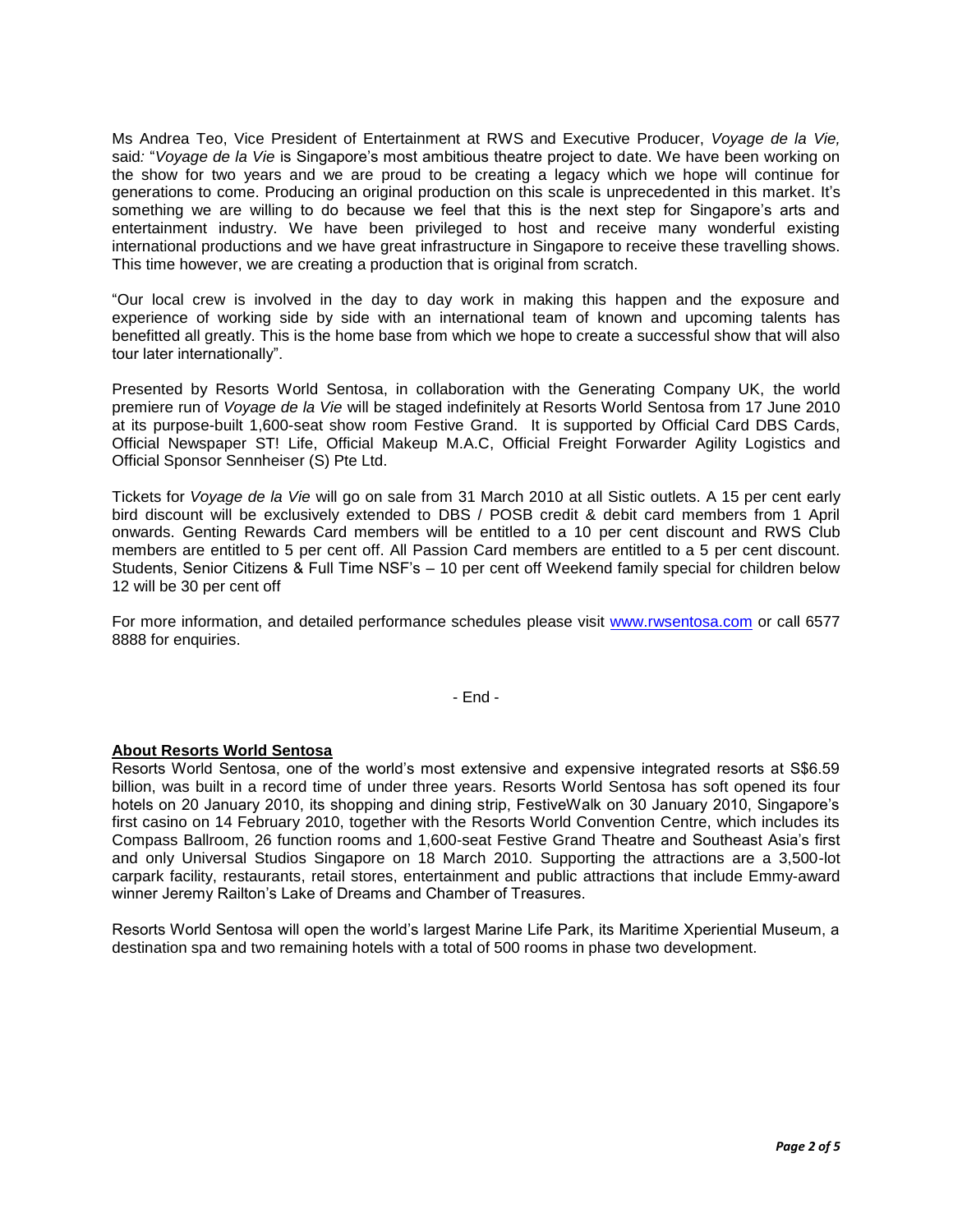## **MEDIA CONTACT:**

#### Resorts World Sentosa

Robin Goh / Angeline Ng Tel: + 65 6577 9778 / + 65 6577 9772 Cell: +65 9093 5772 / +65 9773 9598 [robin.goh@rwsentosa.com](mailto:robin.goh@rwsentosa.com) / [angeline.ng@rwsentosa.com](mailto:angeline.ng@rwsentosa.com)

Weber Shandwick Singapore (for Resorts World Sentosa) Khushil Vaswani / Samantha Lee Tel: +65 6825 8023 / +65 6825 8022 Cell: +65 9127 7024 / +65 9791 7465 [kvaswani@webershandwick.com](mailto:kvaswani@webershandwick.com) / [salee@webershandwick.com](mailto:salee@webershandwick.com)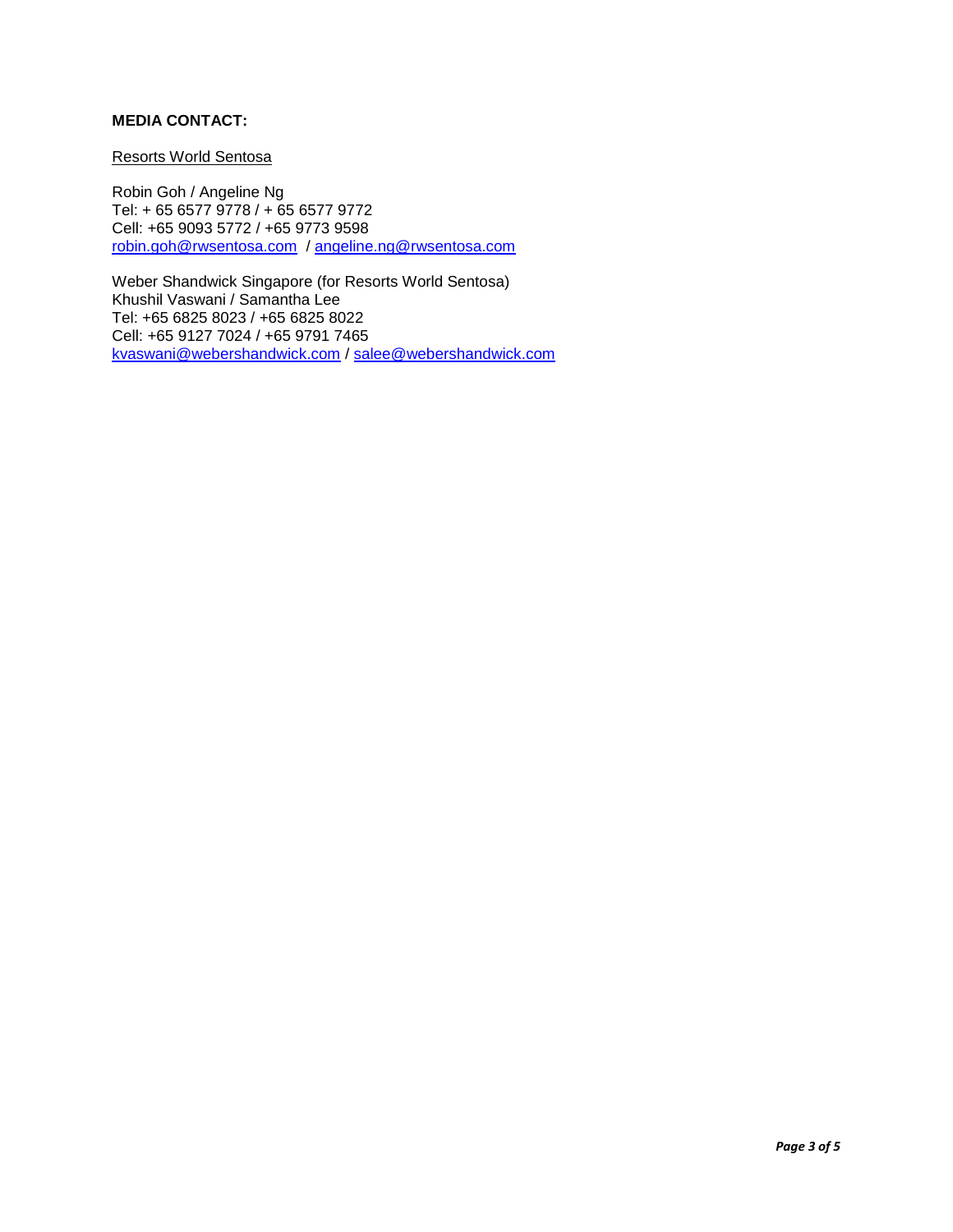## **Note to Editors:**

- 1. Please use the following photo captions for visuals.
- 2. High resolution photos can be downloaded from link: [ftp://wswresorts:wswresorts@omaedcftp001.interpublic.com](ftp://wswresorts:wswresorts@omaedcftp001.interpublic.com/) *Username: wswresorts Password: wswresorts*
- 3. Photos of Mark Fisher and his work is to be attributed to: *© Stufish* Photo of "KÀ" is to be attributed to*: © Diana Scrimgeour* All other photos are to be attributed to: *Resorts World Sentosa elements and all related indicia TM & © 2010 Resorts World at Sentosa Pte. Ltd. All Rights Reserved.*



*Voyage de la Vie,* resident show of Singapore"s first integrated resort, Resorts World Sentosa, is the firstever circus theatre spectacular originating from Singapore that will be in the league of world-class theatre productions. *Voyage de la Vie* premieres 17 June 2010 at the 1600-seat Festive Grand of Resorts World Sentosa.